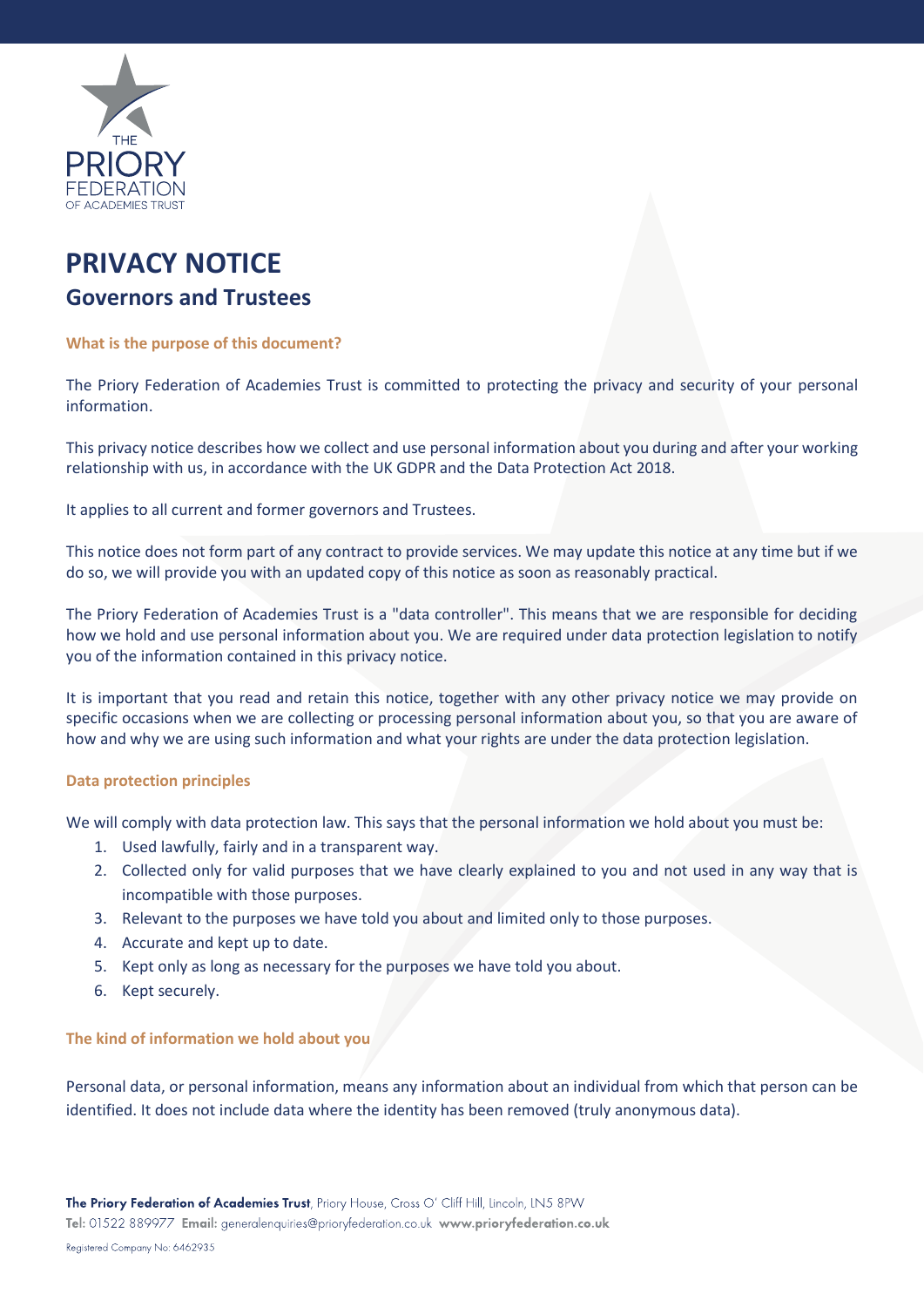There are certain types of more sensitive personal data (special category data) which require a higher level of protection, such as information about a person's health or sexual orientation. Information about criminal convictions also warrants this higher level of protection.

We will collect, store, and use the following categories of personal information about you:

- Personal contact details such as name, title, addresses, telephone numbers, and personal email addresses.
- Date of birth.
- Gender.
- Start date.
- Location of employment or workplace.
- Copy of driving licence.
- Recruitment information (including copies of right to work documentation, references and other information included in a CV or cover letter or as part of the application process).
- Employment records (including job titles, work history, working hours, holidays, training records and professional memberships).
- Safeguarding information.
- CCTV footage and other information obtained through electronic means such as swipe card records.
- Information about your use of our information and communications systems.
- Photographs.

We may also collect, store and use the following more sensitive types of personal information:

- Information about your race or ethnicity, religious beliefs, sexual orientation and political opinions.
- Information about criminal convictions and offences.

# **How is your personal information collected?**

We collect personal information about governors and Trustees through the application and recruitment process, either directly from candidates or sometimes from a background check provider.

We will collect additional personal information in the course of work-related activities throughout the period of your term of office.

# **How we will use information about you**

We will only use your personal information when the law allows us to. Most commonly, we will use your personal information in the following circumstances:

1. Where we need to perform the contract we have entered into with you.

2. Where we need to comply with a legal obligation.

3. Where it is necessary for legitimate interests pursued by us or a third party and your interests and fundamental rights do not override those interests.

We may also use your personal information in the following situations, which are likely to be rare:

- 1. Where we need to protect your interests (or someone else's interests).
- 2. Where it is needed in the public interest or for official purposes.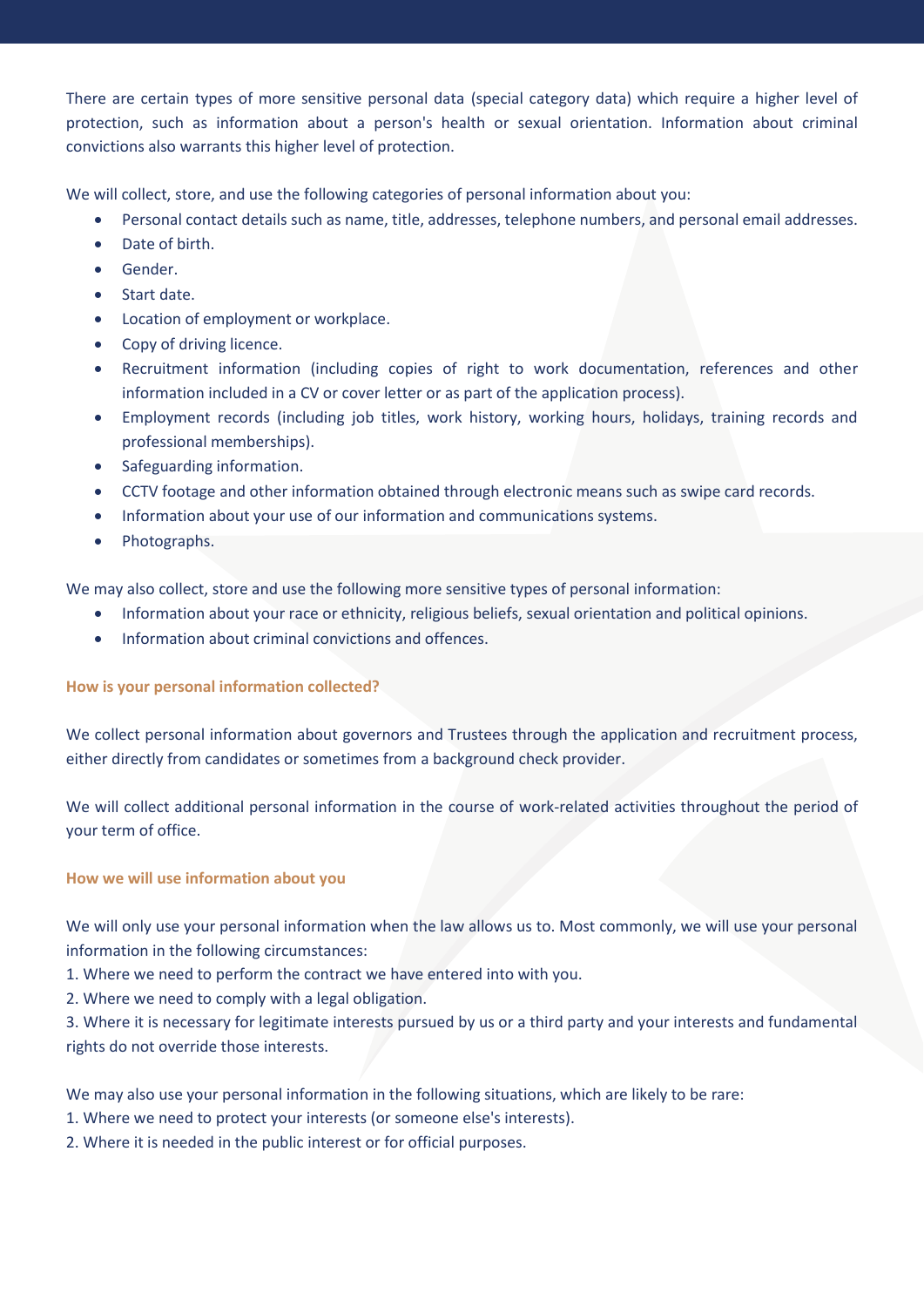# **Situations in which we will use your personal information**

We need all the categories of information in the list above primarily to allow us to perform our contract with you [\*] and to enable us to comply with legal obligations [\*\*]. In some cases we may use your personal information to pursue legitimate interests [\*\*\*], provided your interests and fundamental rights do not override those interests. The situations in which we will process your personal information are listed below. We have indicated by asterisks the purpose or purposes for which we are processing or will process your personal information, as well as indicating which categories of data are involved. Where a legitimate interest is involved, we state what the legitimate interest is.

- Making a decision about your recruitment or appointment. \*
- Checking you are legally entitled to work in the UK. \*\*
- Carrying out a DBS check. \*\*
- Administering the contract we have entered into with you. \*
- Business management and planning, including accounting and auditing. \*\*
- Gathering evidence for possible grievance or disciplinary hearings. \*\*\*
- Gathering evidence for possible referrals to external agencies. \*\*\*
- Gathering information for safeguarding records. \*\*\*
- Making decisions about your continued engagement. \*
- Making arrangements for the termination of our working relationship. \*
- Education, training and development requirements. \*\*\*
- Complying with health and safety obligations. \*\*
- To prevent fraud. \*\*
- To monitor your use of our information and communication systems to ensure compliance with our IT policies. \*\*\*
- To ensure network and information security, including preventing unauthorised access to our computer and electronic communications systems and preventing malicious software distribution. \*\*\*
- Equal opportunities monitoring. \*\*\*

Some of the above grounds for processing will overlap and there may be several grounds which justify our use of your personal information.

# **If you fail to provide personal information**

If you fail to provide certain information when requested, we may not be able to perform the contract we have entered into with you, or we may be prevented from complying with our legal obligations (such as to ensure the health and safety of our workers/volunteers).

# **Change of purpose**

We will only use your personal information for the purposes for which we collected it, unless we reasonably consider that we need to use it for another reason and that reason is compatible with the original purpose. If we need to use your personal information for an unrelated purpose, we will notify you and we will explain the legal basis which allows us to do so.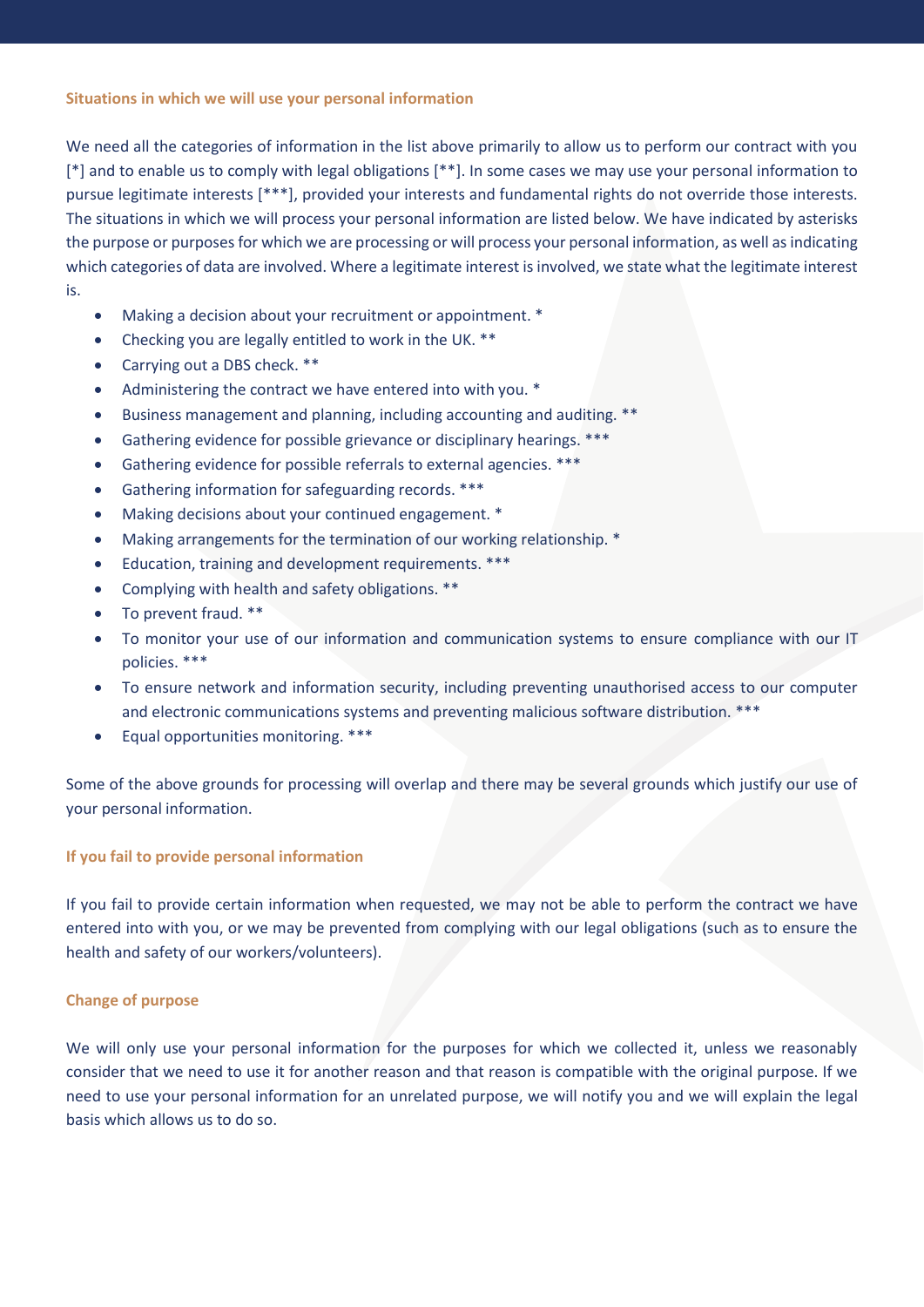Please note that we may process your personal information without your knowledge or consent, in compliance with the above rules, where this is required or permitted by law.

## **How we use special category data**

"Special categories" of particularly sensitive personal information require higher levels of protection. We need to have further justification for collecting, storing and using this type of personal information. We have in place an appropriate policy document and safeguards which we are required by law to maintain when processing such data.

We may process special categories of personal information in the following circumstances:

- 1. In limited circumstances, with your explicit written consent.
- 2. Where it is needed in the public interest, such as for equal opportunities monitoring or in relation to your pension scheme.

Less commonly, we may process this type of information where it is needed in relation to legal claims or where it is needed to protect your interests (or someone else's interests) and you are not capable of giving your consent, or where you have already made the information public.

# **Our obligations as an employer**

We will use your particularly sensitive personal information in the following ways:

- We will use information about your physical or mental health, or disability status, to ensure your health and safety in the workplace and to provide appropriate workplace adjustments.
- We will use information about your race or national or ethnic origin, religious, philosophical or moral beliefs, or your sexual life or sexual orientation, to ensure meaningful equal opportunity monitoring and reporting.

## **Do we need your consent?**

We do not need your consent if we use special categories of your personal information in accordance with our written policy to carry out our legal obligations or exercise specific rights in the field of employment law. In limited circumstances, we may approach you for your written consent to allow us to process certain particularly sensitive data. If we do so, we will provide you with full details of the information that we would like and the reason we need it, so that you can carefully consider whether you wish to consent.

## **Information about criminal convictions**

We may only use information relating to criminal convictions where the law allows us to do so. This will usually be where such processing is necessary to carry out our safeguarding obligations.

Less commonly, we may use information relating to criminal convictions where it is necessary in relation to legal claims, where it is necessary to protect your interests (or someone else's interests) and you are not capable of giving your consent, or where you have already made the information public.

We may also process such information about members or former members in the course of legitimate business activities with the appropriate safeguards.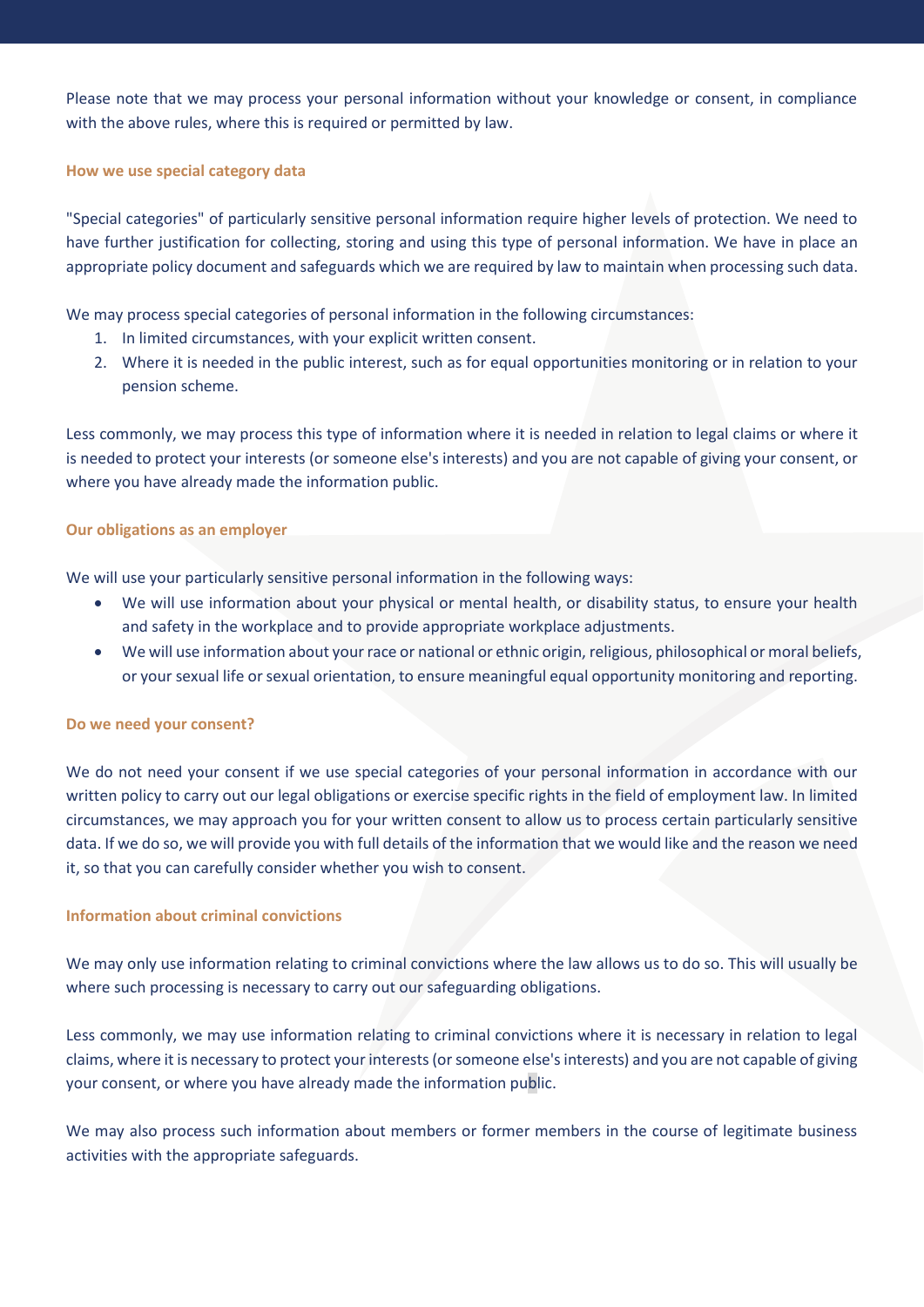We envisage that we will hold information about criminal convictions.

Where appropriate, we will collect information about criminal convictions as part of the recruitment process or we may be notified of such information directly by you in the course of your term of office.

We are allowed to use your personal information in this way to carry out our safeguarding obligations. We have in place an appropriate policy and safeguards, which we are required by law to maintain when processing such data.

# **Data Protection Impact Assessments**

Data Protection Impact Assessments (DPIA) will be used by us to determine what data is needed in order to prevent the unnecessary collection of data.

# **CCTV**

We have installed CCTV in our Academies for the purpose of student, staff and public safety and crime prevention and detection. In all locations signs are displayed notifying you that CCTV is in operation and providing details of who to contact for further information.

We will only disclose CCTV images to others who intend to use the images for the purpose stated above. CCTV will not be released to the media.

# **Automated decision making**

Automated decision-making takes place when an electronic system uses personal information to make a decision without human intervention. We are allowed to use automated decision-making in the following circumstances:

- 1. Where we have notified you of the decision and given you 21 days to request a reconsideration.
- 2. Where it is necessary to perform the contract with you and appropriate measures are in place to safeguard your rights.
- 3. In limited circumstances, with your explicit written consent and where appropriate measures are in place to safeguard your rights.

If we make an automated decision on the basis of any particularly sensitive personal information, we must have either your explicit written consent or it must be justified in the public interest, and we must also put in place appropriate measures to safeguard your rights.

You will not be subject to decisions that will have a significant impact on you based solely on automated decisionmaking, unless we have a lawful basis for doing so and we have notified you.

We do not envisage that any decisions will be taken about you using automated means, however we will notify you in writing if this position changes.

## **Data sharing**

We may have to share your data with third parties, including third-party service providers and other entities in the group.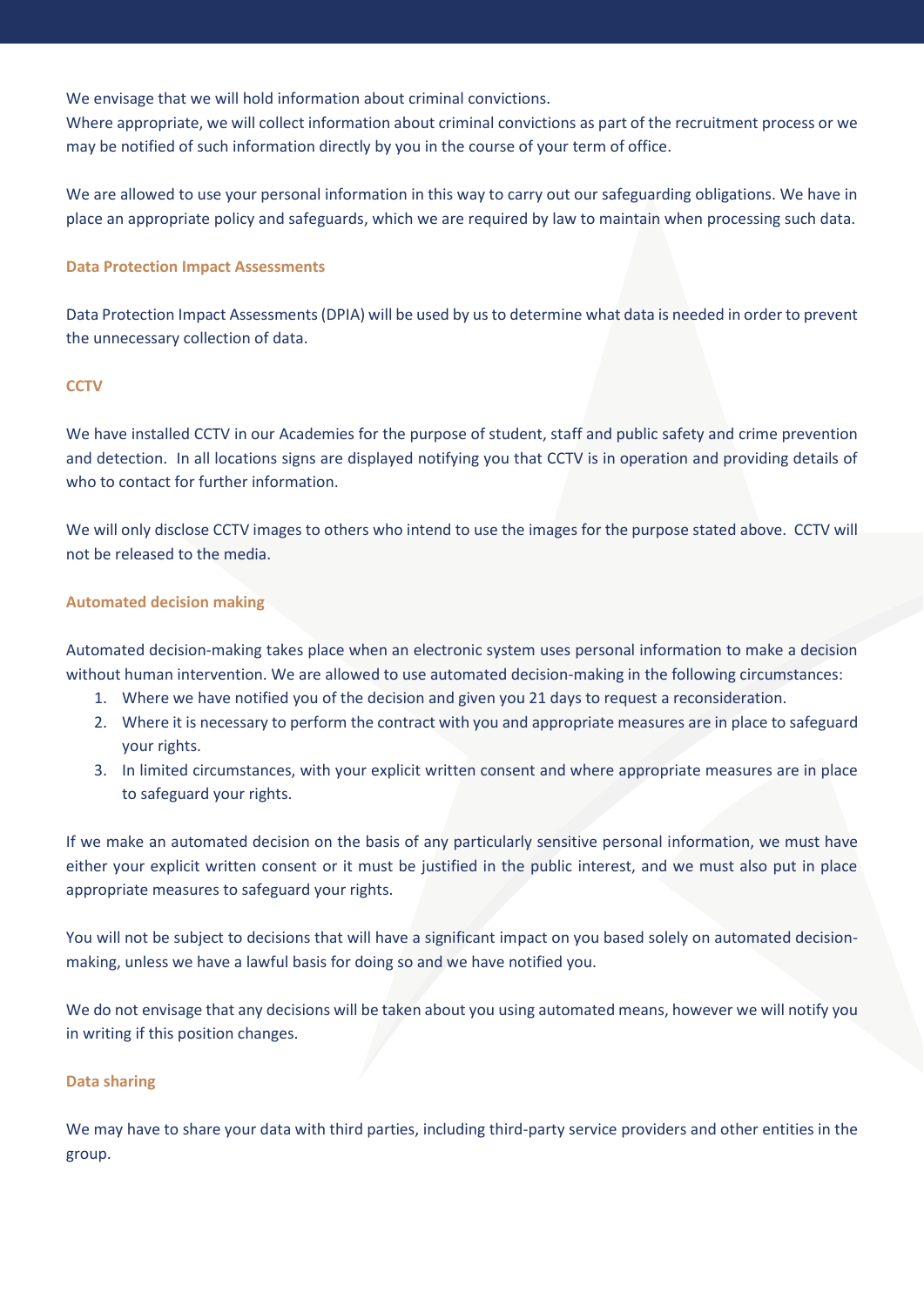We require third parties to respect the security of your data and to treat it in accordance with the law. We may transfer your personal information outside the UK. If we do, you can expect a similar degree of protection in respect of your personal information.

# **Why might you share my personal information with third parties?**

We will share your Personal information with third parties where required by law, where it is necessary to administer the working relationship with you or where we have another legitimate interest in doing so.

# **Which third-party service providers process my personal information?**

"Third parties" includes third-party service providers (including contractors and designated agents) and other entities within our group. The Trust may share your data with the following third-party service providers:

- Dandelion Designs
- Disclosure & Barring Service
- Duncan & Toplis
- e4education
- ESFA
- Langleys Solicitors LLP
- Mazars
- MHR Ltd (ITrent)
- **NGA**
- One Team Logic Ltd
- Payplus
- PS Financials
- Shredmaster
- Storage Containers

We are required by law to pass on some of this data to:

- Department for Education (DfE)
- HM Revenue & Customs

If you require more information about how the DfE store and use this data please go to the following website: *[http://www.education.gov.uk/schools/adminandfinance/schooladmin/a0077963/what-the-department-does](http://www.education.gov.uk/schools/adminandfinance/schooladmin/a0077963/what-the-department-does-with-school-workforce-data)[with-school-workforce-data](http://www.education.gov.uk/schools/adminandfinance/schooladmin/a0077963/what-the-department-does-with-school-workforce-data)*

If you are unable to access these websites, please contact the DfE as follows: Public Communications Unit Department for Education Sanctuary Buildings Great Smith Street London SW1P 3BT Website: *[www.education.gov.uk](http://www.education.gov.uk/)* Email: *[info@education.gsi.gov.uk](mailto:info@education.gsi.gov.uk)*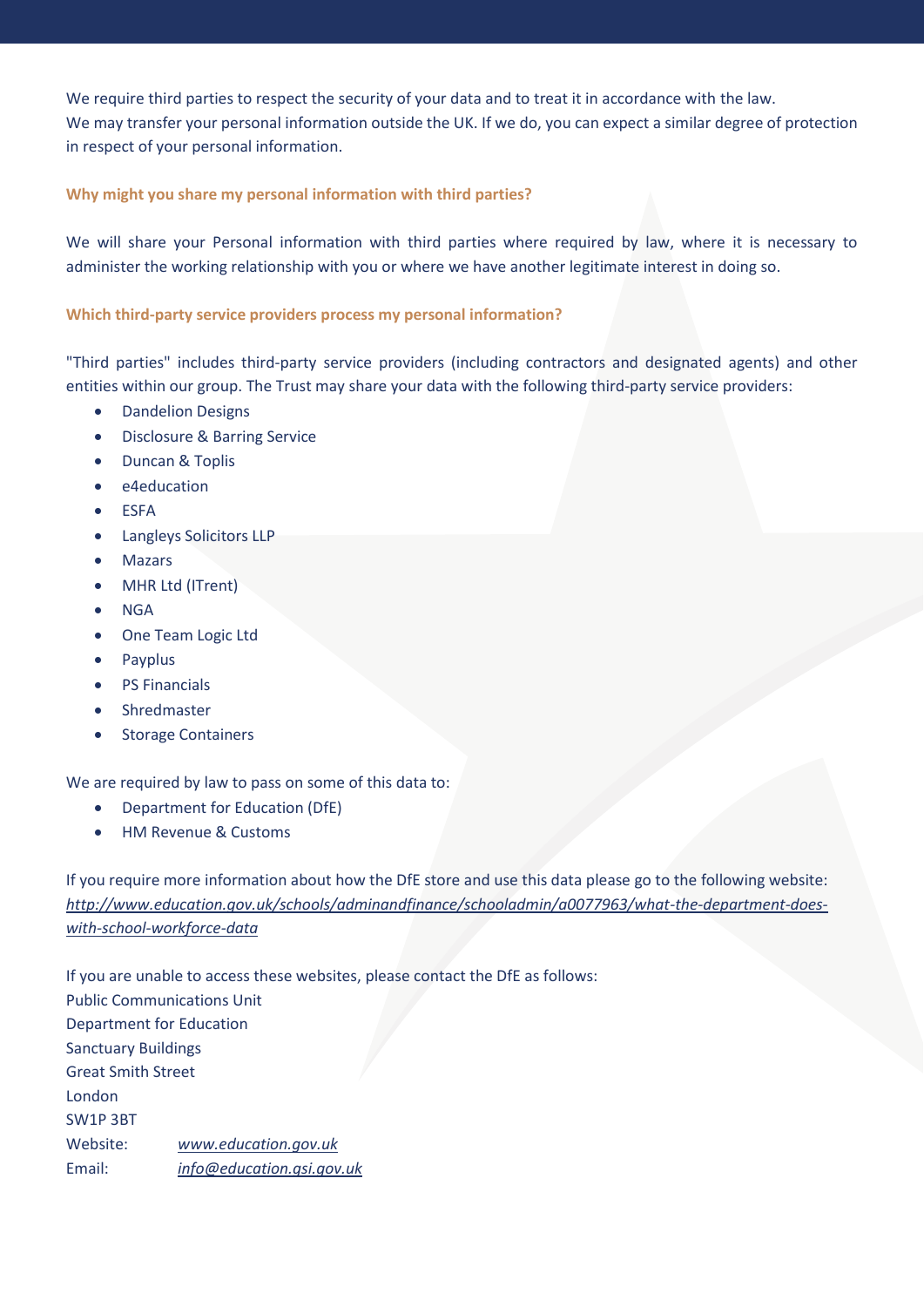## Telephone: 0370 000 2288

If you require more information about how HM Revenue & Customs store and use this data please go to the following website:

*[https://www.gov.uk/government/publications/data-protection-act-dpa-information-hm-revenue-and-customs](https://www.gov.uk/government/publications/data-protection-act-dpa-information-hm-revenue-and-customs-hold-about-you)[hold-about-you](https://www.gov.uk/government/publications/data-protection-act-dpa-information-hm-revenue-and-customs-hold-about-you)*

## **How secure is my information with third-party service providers and other entities in our group?**

All our third-party service providers and other entities in the group are required to take appropriate security measures to protect your personal information in line with our policies. We do not allow our third-party service providers to use your personal data for their own purposes. We only permit them to process your personal data for specified purposes and in accordance with our instructions.

## **When might you share my personal information with other entities in the group?**

We will share your personal information with other entities in our group as part of our regular reporting activities, in the context of a business reorganisation or group restructuring exercise, for system maintenance support and hosting of data.

#### **What about other third parties?**

We may share your personal information with other third parties not listed above. This will only be done when we have a legitimate reason to do so and / or to comply with the law.

#### **Data security**

We have put in place measures to protect the security of your information.

Third parties will only process your personal information on our instructions and where they have agreed to treat the information confidentially and to keep it secure.

We have put in place appropriate security measures to prevent your personal information from being accidentally lost, used or accessed in an unauthorised way, altered or disclosed. In addition, we limit access to your personal information to those employees, agents, contractors and other third parties who have a business need to know. They will only process your personal information on our instructions and they are subject to a duty of confidentiality.

We have put in place procedures to deal with any suspected data security breach and will notify you and any applicable regulator of a suspected breach where we are legally required to do so.

#### **Data retention**

#### **How long will you use my information for?**

We will only retain your personal information for as long as necessary to fulfil the purposes we collected it for, including for the purposes of satisfying any legal, accounting, or reporting requirements. Details of retention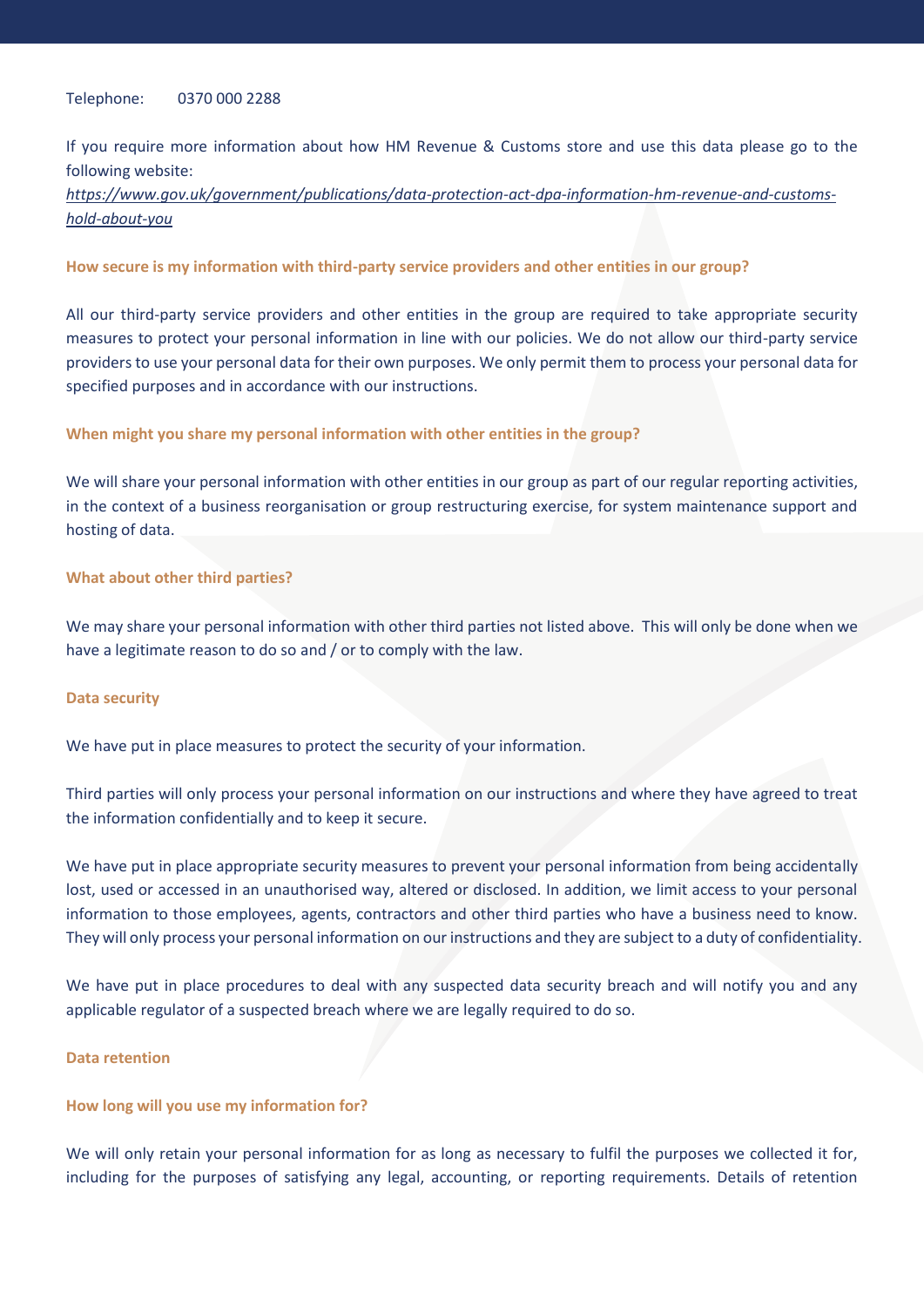periods for different aspects of your personal information are available in our Records Management Policy. To determine the appropriate retention period for personal data, we consider the amount, nature, and sensitivity of the personal data, the potential risk of harm from unauthorised use or disclosure of your personal data, the purposes for which we process your personal data and whether we can achieve those purposes through other means, and the applicable legal requirements.

In some circumstances we may anonymise your personal information so that it can no longer be associated with you, in which case we may use such information without further notice to you. Once you are no longer a governor or trustee, we will retain and securely destroy your personal information in accordance with applicable laws and regulations.

## **Recruitment**

In you are unsuccessful in your application, we will store your data for 6 months. After this period, it will be truly anonymised/deleted.

**Rights of access, correction, erasure, and restriction** 

# **Your duty to inform us of changes**

It is important that the personal information we hold about you is accurate and current. Please keep us informed if your personal information changes during your relationship with us.

# **Your rights in connection with personal information**

Under certain circumstances, by law you have the right to:

- **Request access** to your personal information (commonly known as a "data subject access request"). This enables you to receive a copy of the personal information we hold about you and to check that we are lawfully processing it.
- **Request correction** of the personal information that we hold about you. This enables you to have any incomplete or inaccurate information we hold about you corrected.
- **Request erasure** of your personal information. This enables you to ask us to delete or remove personal information where there is no good reason for us continuing to process it. You also have the right to ask us to delete or remove your personal information where you have exercised your right to object to processing (see below).
- **Object to processing** of your personal information where we are relying on a legitimate interest (or those of a third party) and there is something about your particular situation which makes you want to object to processing on this ground. You also have the right to object where we are processing your personal information for direct marketing purposes.
- **Request the restriction of processing** of your personal information. This enables you to ask us to suspend the processing of personal information about you, for example if you want us to establish its accuracy or the reason for processing it.
- **Request the transfer** of your personal information to another party.